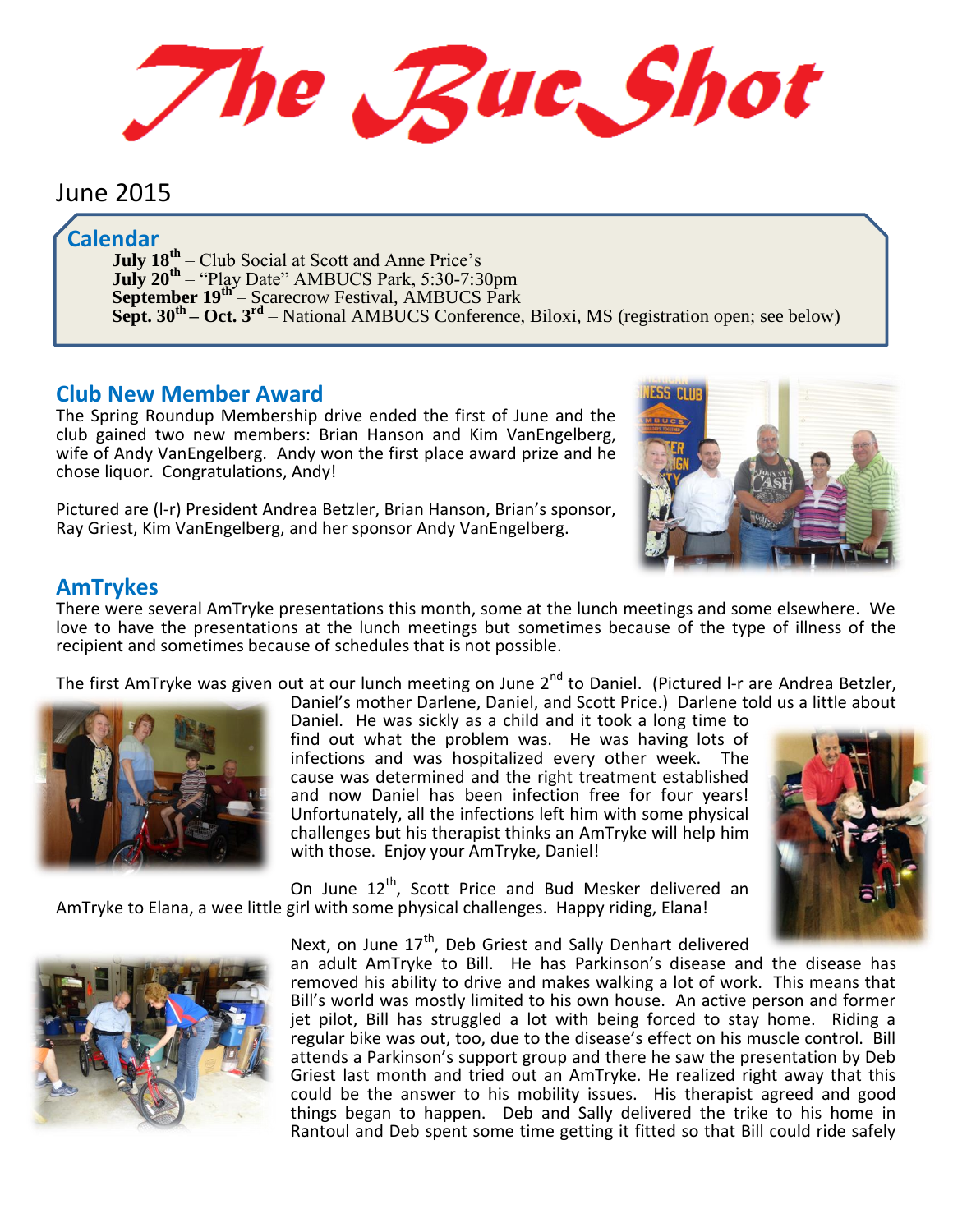and comfortably. She made a second trip to Rantoul the next day to change out the original pedals for ones more suited to his needs.

Bill was very appreciative of his gift and wrote a thank you letter to the club. In part it said, "On June 17<sup>th</sup> I received from your organization a gift of freedom called an EZ3-USX-HD Recumbent Trike….Fifteen years ago I was diagnosed with Parkinson's disease and I fight this terrible neurological disease each day. On June  $17<sup>th</sup>$ , I won a battle against my PD. ... because of your wonderful mobility gift I am now more independent and less a slave to my PD disability. I am really grateful to each GCC AMBUCS club member. Thank you for restoring to me my mobile freedom…God Bless you!"



Here's hoping you have some great rides, Bill!

## **Ramps**



On June  $6<sup>th</sup>$ , the club built a ramp in Mahomet. The turnout of volunteers was huge. Sixteen members and friends came out for the morning. This ramp was slightly different from others we have done because it was set completely on concrete. At least it meant no post-hole digging! Thanks to Elaine and Larry Windingland for the picture.

Next, on June  $28<sup>th</sup>$  the club came together to build a another huge ramp in Fisher, Illinois. This ramp needed a flat to start connected to the house, a run down to the

end of the house, another flat for the turn towards the back of the house, and finally a long run to connect it to the existing sidewalk. This will allow the owner to come out her front door and easily end up at the front of her garage where a car will be





waiting. Getting to doctor's appointments and family events will be much easier with the ramp.

Before the ramp, her caregiver would sit her in front of the window so that she could look outside. Now the owner will also be able to sit outside with her coffee on the first flat and enjoy a summer morning.

Eighteen AMBUCS members and friends showed up to put this long, complicated ramp together and the son of the home owner showed up to help as well. It took the group a little longer than a smaller ramp but the time was shortened by the large number of volunteers and the ramp was done and the trailer packed back up again by 12:20pm. With the work

done the group then enjoyed lunch, sloppy joes, chips, fruit, brownies, and pie, provided by the home owner's family. This is never necessary to our build and we tell the home owners not to go out of their way but when it is provided it is gratefully accepted and enjoyed!

# **Lunch Speaker: Andy Dallas**

Our lunch meeting on June 9<sup>th</sup> was filled with magic, the magic of Andy Dallas! He opened his talk by showing

us all one of the first card tricks he ever learned. It's the one where the magician starts with three cards, throws away three cards, and has three cards remaining, again and again. Andy is a renowned magician and owner of Dallas and Company Costume and Magic shop near downtown Champaign. His shop is filled with thousands of items pertaining to magic and there you can find any costume you might want. The shop is THE place to be at Halloween.

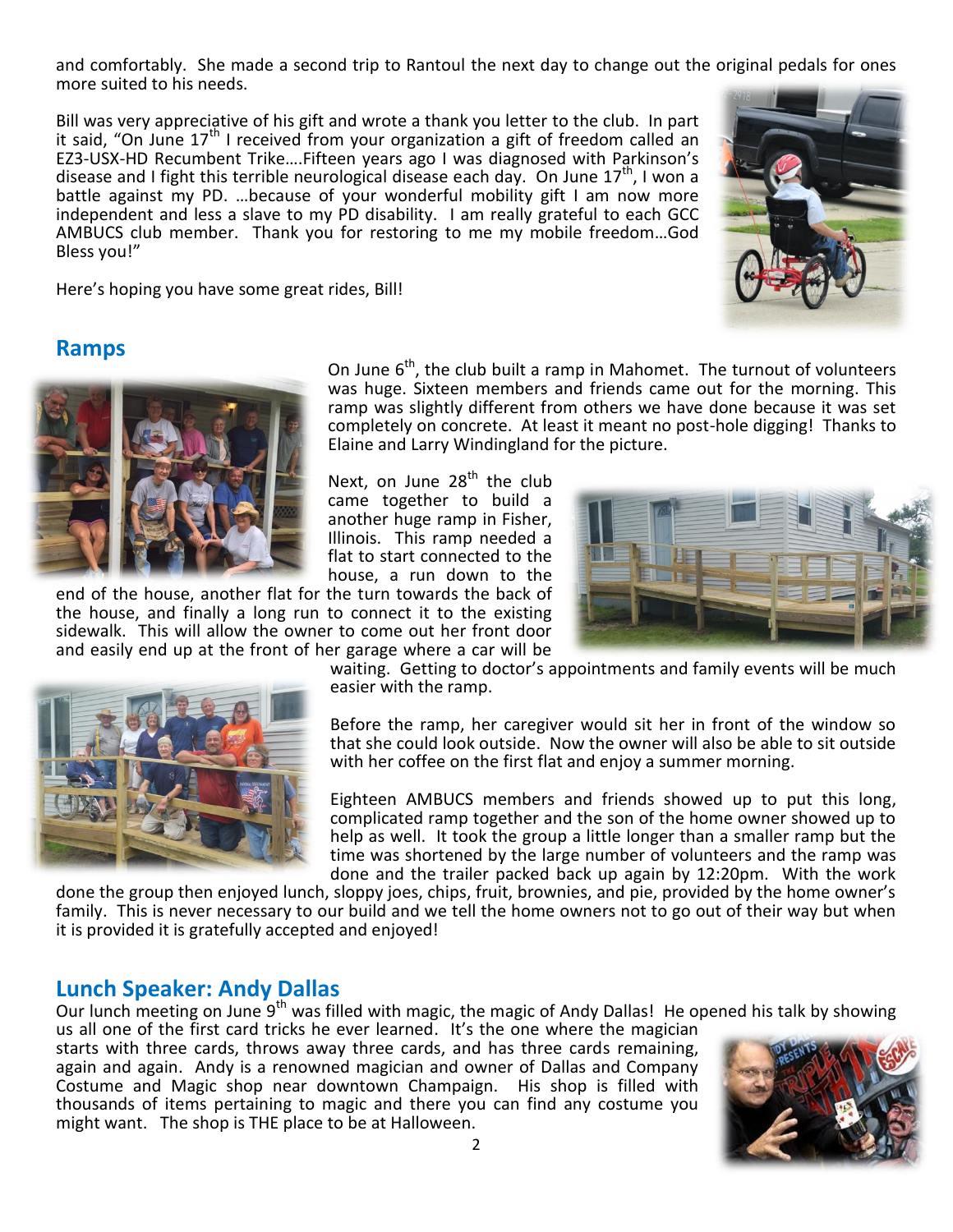Andy got interested in magic at an early age when he saw his first magic act at five years old. When he was a little older a woman on his paper route gave him some old books and one of them was a book of 400 magic tricks. Andy set a goal for himself of learning all the tricks in the book. That started Andy on a life of fun and adventure doing magic tricks and escapes all over the world. Like the famous Houdini, Andy performed escapes from a straight jacket while being suspended in the air either from a building, a crane, and even a helicopter! He is a Past National President of the Society of American Magicians which represents over 7,000 magicians worldwide. He is a member of the Magic Circle in England and is one of their U.S. representatives. He is on the board of the Society of Young Magicians and has chaired the Paranormal Investigation Committee inspired by Houdini over 80 years ago. He has been a local businessman for over 40 years.

Thanks for sharing the stories and magic with us, Andy, and thanks to Big Hat President, Ray Griest for bringing us an interesting speaker.

### **Challenger League**

The Challenger League season concluded in June. GCC representative, Joe Dart, and Cris Vowels, passed out the awards to each of the players. GCC AMBUCS provides the awards for the ceremony and Carle Hospital provides breakfast and lunch on that final day.

These pictures were actually taken the Saturday after the awards weekend at a makeup game. The first picture shows how many of the children participate during every pitch. The two girls standing at the left are the "helpers" who will spring into action when the batter hits the ball assisting the batter to run to first base. In the second picture, the young man crossing the plate in front of the other player is Nathan. Nathan is a



"senior" in the league and was playing in his last Challenger League game. He was so excited that he ran ahead of the player before him on the bases. Next, GCC member, Joe Dart, poses with the award that was passed out the week before. And finally, the last picture shows the new Challenger League sign on the park dugout which was provided by our club. Thanks to Joe Dart for all he does for the league and to the Kiwanis Club for being a leader in helping these children have fun!

#### **Regional News**

Regional Director, Deb Griest, shared some information from her visit to North Carolina. She visited an expo called Victory Junction which had lots of fun stuff for handicap children to do and enjoy. Twice per month AmTrykes are used to demonstrate mobility. Deb also shared that a California entertainment club called The Variety Club has adapted AmTrykes for their charity work. They are selling "Minion" pins with a dollar of each sale going to purchase AmTrykes. Deb also reported that the National organization has decided on the location for the National Convention for the next three years. The locations will be announced at the next national convention in Biloxi.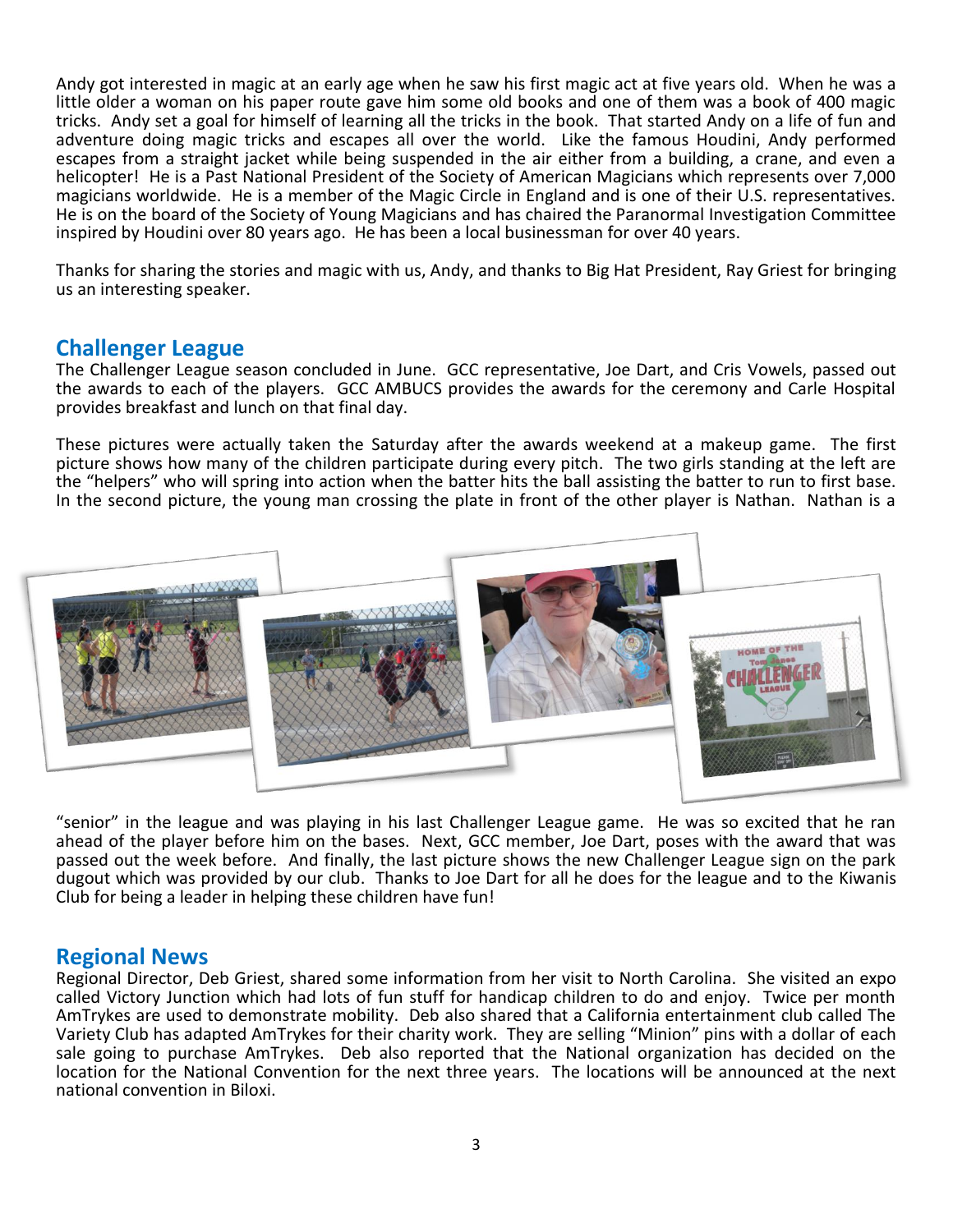

Registration for the National Conference in Biloxi is now open! Point your browser to:

[http://www.ambucs.org/2015-national-conference-biloxi-ms/](https://webmail.illinois.edu/owa/redir.aspx?SURL=wQ4rXlGDxas6WnsTkTTglGdjo5S1pqHGvZeWVCB-I962cAdLE4PSCGgAdAB0AHAAcwA6AC8ALwB1AHIAbABkAGUAZgBlAG4AcwBlAC4AcAByAG8AbwBmAHAAbwBpAG4AdAAuAGMAbwBtAC8AdgAyAC8AdQByAGwAPwB1AD0AaAB0AHQAcAAtADMAQQBfAF8AdwB3AHcALgBhAG0AYgB1AGMAcwAuAG8AcgBnAF8AMgAwADEANQAtADIARABuAGEAdABpAG8AbgBhAGwALQAyAEQAYwBvAG4AZgBlAHIAZQBuAGMAZQAtADIARABiAGkAbABvAHgAaQAtADIARABtAHMAXwAmAGQAPQBBAHcATQBGAEEAZwAmAGMAPQA4AGgAVQBXAEYAWgBjAHkAMgBaAC0AWgBhADUAcgBCAFAAbABrAHQATwBRACYAcgA9AEgATQAzAE4ARgB6AE0AMABjAGgAOAA4AFMAUQBEAEMASgBiAG0AagBRAEkAaQBaAHIAbABuAGQAUwBoAHoASwBpADYARAByAEMARwBnAE8AeABQAEUAJgBtAD0AYgBPAFEAWgBDAGIAWABWAHgASQBJAGsAbQBLAFcANwBkAFIAZgBpAFkAUwBmAGMAbgA5AHIAagB6AFMAagByAHoAYwBfAE4AUQBVAGoAaAB4AEYAawAmAHMAPQB4AGIATwA1ADIARQBkAG0AWABmAGUANgBHAEgAUQBEAFUAOABPAHIANQBjADQAUQBLADYATABoADIAZQBuAGQATQBoAHoAaQAxAGIASwBmADIAYgBFACYAZQA9AA..&URL=https%3a%2f%2furldefense.proofpoint.com%2fv2%2furl%3fu%3dhttp-3A__www.ambucs.org_2015-2Dnational-2Dconference-2Dbiloxi-2Dms_%26d%3dAwMFAg%26c%3d8hUWFZcy2Z-Za5rBPlktOQ%26r%3dHM3NFzM0ch88SQDCJbmjQIiZrlndShzKi6DrCGgOxPE%26m%3dbOQZCbXVxIIkmKW7dRfiYSfcn9rjzSjrzc_NQUjhxFk%26s%3dxbO52EdmXfe6GHQDU8Or5c4QK6Lh2endMhzi1bKf2bE%26e%3d)

and start the registration process. Be aware as usual, that you must make a hotel reservation separate from the conference registration. The block of hotel rooms will be released on September  $11<sup>th</sup>$  so be sure to make your reservation before then. The Early Bird conference registration runs from now until August  $14<sup>th</sup>$  when the cost will go up by \$50, from \$225 to \$275. On-site registration is \$325. Register early to save money!

# **Lucky Buck**

Starting on June 23<sup>rd</sup> the membership will pass around a "Lucky Buck". The member with the Buck must either bring a guest to the lunch meeting or spend a couple of minutes talking about themselves

in front of the group. At the end of the meeting the person with the Buck will pass it secretly to some other member. This fun event is meant: 1) to remind members to bring friends and potential members to a lunch meeting and 2) to help new and long-time members learn about the club and other members. To decide who got the Buck for the first time, instigator, Joe Dart, polled the members and it was decided that who ever won the 50/50 drawing that day would be the first member with the Buck. The lucky member was Keith Jamieson. This may have been Fate taking a hand as Keith is a Charter member of the club. On June 30th Keith decided to talk a little about himself and about how our club started.



The Champaign Club was attempting to start a new club to cover Champaign County. They began by cold-calling owners of local businesses. Had Keith been in the office that day he probably would have said, "No thank you" but his father answered the phone and

said, "Have I got a guy for you!" And Keith joined the new Greater Champaign County AMBUCS club.

Keith as three children, ages 25, 24, and 19. He recently moved one of his daughters to Eugene, Oregon to start her life. His youngest is David, who is in his second year at Parkland College, and is a super big help at ramp builds. Keith has been to at least 12 national conventions since joining but reports that he has slowed down a little. Now his hobby is fast cars and slow women.

Thanks for sharing, Keith!

# **Charity Golf Outing**

June 22<sup>nd</sup> was the Charity Golf Outing fundraiser. Twenty seven teams participated in playing the beautiful Stone Creek Golf Course. The weather was a little hot but thankfully the sun stayed under clouds most of the day. Water was still the preferred drink for lunch, dinner, and during the day. Ray Griest and Roger Adams delivered coolers to the par 3 holes filled with water for the workers and players.

The winners, pictured at the right, were four young men who called themselves Team USA. Note the red, white, and blue shirts, with the fourth man wearing the shirt of stars and stripes. They found out about the event via FaceBook and had a wonderful time. They had so much fun they plan on coming back next year with more teams. They also plan on attending more of our fundraisers. Thanks, guys!



Deb Griest took an AmTryke with her to the hole she was working and let the players ride it around while they were waiting to play the hole. This was such a big hit that the club plans on taking more to the holes next year. There was one small accident, though. One of the players, who may have been feeling his drinks, rode the trike a little far and when he tried to turn too quickly to come back he did a slow motion tip-over. He was fine and so was the trike.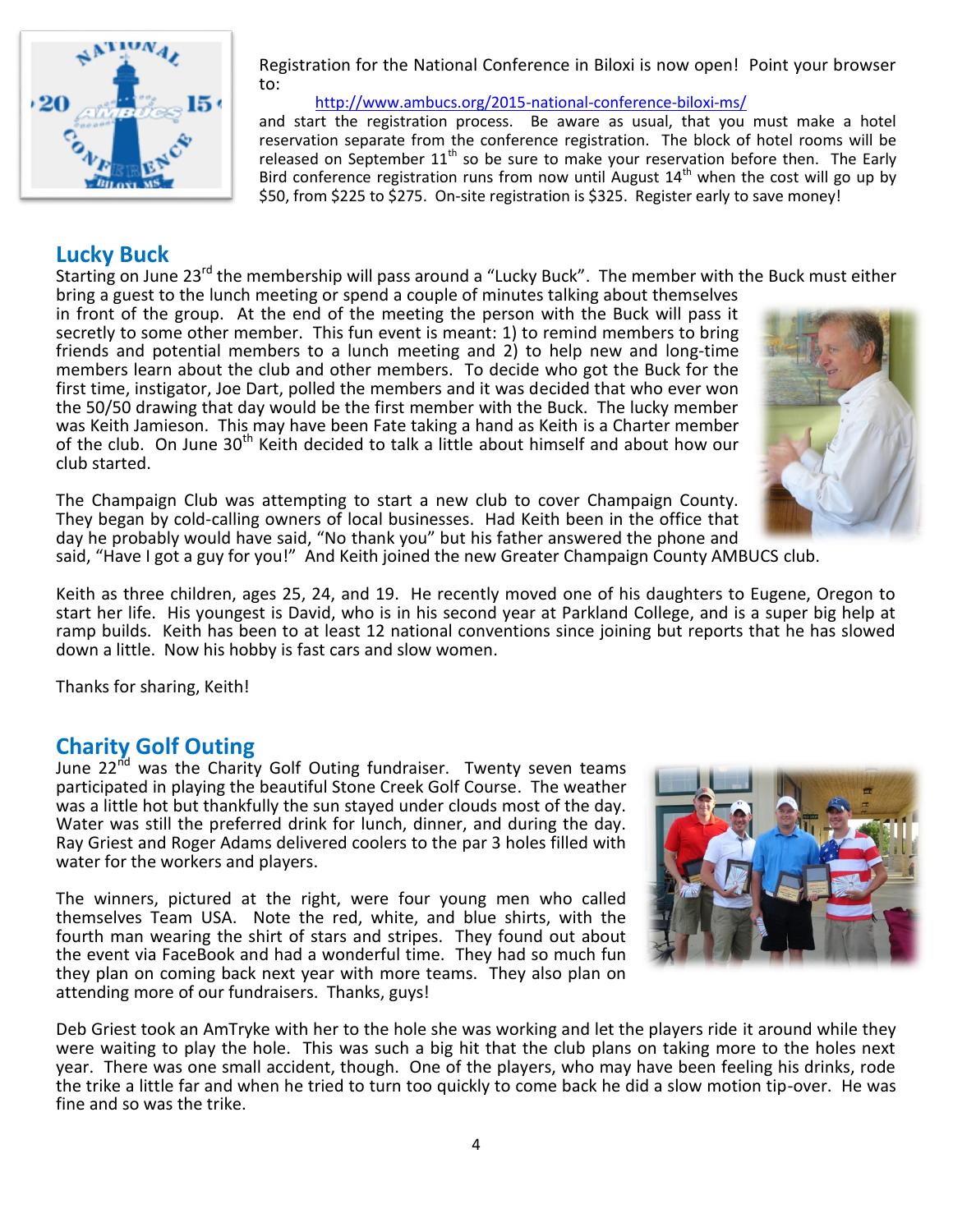Lunch of hot dogs, coleslaw, and chips was provided by Bunny's. Dinner of fried chicken, fruit, potato salad, and baked beans was provided by Town and Country Catering.

The final numbers are not yet in but we expect the club raised over \$9,000 to help with AmTryke purchases and ramp building among other club projects. Thanks to all who participated, donated, and worked the day! Without all the help the event would not be the success it always is.

## **Board Action**

The Board accepted the next year's budget presented by Treasurer Elaine Windingland.

After some discussion it was decided not to participate in the July Fourth parade.

The Urbana Park District is having a "Play Date" promotion on July 20<sup>th</sup> at all the parks and would like us to attend the one at AMBUCS Park. It will be from 5:30-7:30pm. We will have the AmTryke Trailer there if it's available and an information table. Volunteers will be needed so mark your calendars if you might be able to help.

### **Nuggets of Knowledge**

For new club members and as a reminder to members who have been with us a while, here are some definitions of terms unique to AMBUCS. A full list of the terms can be found on the national Web site under Member Resources  $\rightarrow$  Admin Documents.

**Executive Director** – Operates the AMBUCS Resource Center, implements programs of the National Board, plans the national conference, publishes AMBUCS publications.

**Gold Star Pin** – A pin given to a Big Hatter for each member he/she recruits

**Lasso Pin** – Awarded to a member who sponsors ten (10) new members in one chapter year during Branding Time and/or Spring Roundup.



#### **Interesting Fines**

Our newly elected Sergeant at Arms, Roger Adams, wanted to start his year off right with an unusual gift to the members and a related fine. He passed out small envelopes to each member and the envelopes either contained a Phillips screw or a regular nail. The fine of the day was if you had a nail you were fine but if you had a screw you were screwed, pay the fine! This was in honor of the anniversary of the invention of the Phillips screwdriver and screw back in 1934. This was doubly appropriate since Roger is a retired contractor. Thanks for the chuckle, Roger!

## **Thoughts from the President**

Club President, Andrea Betzler, has chosen to help the members by giving us some positive thoughts for our lives. She wants us to "fill the bucket" with positive messages.

One of the first ones was about a man who was celebrating his  $105<sup>th</sup>$  birthday. This man has remained humble throughout his life never once bragging about how he saved 669 children from Nazis death camps. He smuggled them out of Germany and into waiting homes in England. There were originally 670 children but he lost one and since he did he always feels that he didn't do all he could and yet the rest of us are in awe. We need to focus on the things we are able to do and not on any perceived failures.

Another tool to fill our buckets is positive ways to strengthen our word. Visualize what you want to happen. Be grateful for what we have. Appreciate others with praise and encouragement. Speak to what others can become. Say something that will change someone's future.